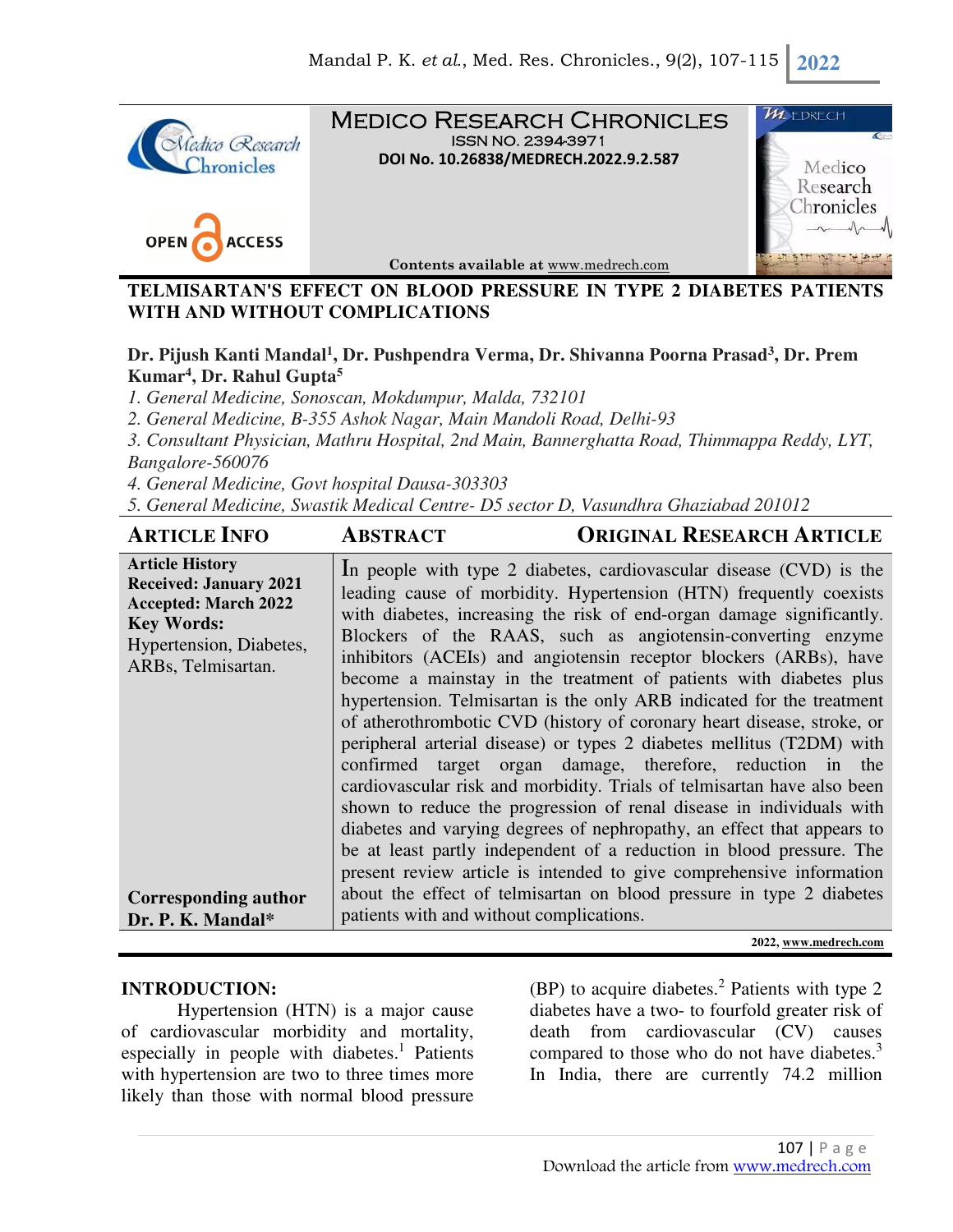patients with diabetes, with the number expected to rise to 124.9 million by 2045.<sup>4</sup>

Hypertension and diabetes together contribute to arterial stiffness that leads to poor control of blood pressure (BP). ED caused by hyperglycemia results in vascular remodeling. Arterial stiffness, loss of elastic recoil, and decreased vasodilating capacity are caused by changes in extracellular matrix, altered functioning of endothelial cells, and vascular smooth muscle cells.<sup>5</sup> Arterial stiffness, in this way, not only leads to end-organ damage but also likely raises the risk of cardiovascular  $(CV)$  events.<sup>6</sup>

Furthermore, those with diabetes have more variability in their BP; are more likely to develop orthostatic hypotension, and have hypertension that is more resistant to treatment.7,8 Controlling HTN in diabetes is critical for preventing the progression and development of microvascular and macrovascular complications.5,9

In hypertensive and diabetic conditions, both the renin-angiotensin system and insulin resistance are believed to have important roles in the pathogenesis of endothelial dysfunction and in the development of atherosclerosis.<sup>10</sup> According to the American Diabetes Association guideline on cardiovascular disease management in diabetes patients, angiotensin receptor

blockers (ARBs) or angiotensin converting enzyme inhibitors (ACEIs) are recommended for treatment of HTN in patients with T2DM for renal protection.<sup>11</sup> On the basis of their cardiovascular protective effects, pharmacological blockers of the renin– angiotensin system such as ACEIs and ARBs have been widely used to treat patients with hypertension, whereas insulin sensitizers such as peroxisome proliferator-activated receptor (PPAR)- ɣ agonists have been used to treat patients with hypertension and diabetes, respectively.<sup>12</sup>

Among several ARBs used clinically worldwide, telmisartan is a unique compound because it functions as a partial agonist for PPARy.<sup>13</sup> Telmisartan, a selective antagonist for angiotensin type1 receptor and a partial agonist for peroxisome proliferator-activated receptor-c, decreases blood pressure and has been shown to improve glucose and lipid metabolism, suggesting potential cardiovascular protective effects.<sup>12</sup>

#### **Role of the renin-angiotensin system (RAS) in the progression of vascular disease:**

Hypertension and diabetes altogether appear to increase the activity of angiotensin II, a key component and most likely the major effector peptide of the RAS, resulting in disease progression at every stage of the cardiovascular continuum **(Figure 1)**. 14,15



**Figure 1:** The cardiovascular continuum

Angiotensin II has a wide range of adverse effects, including cellular proliferation, increased oxidative stress, and diminished nitric oxide, which is mediated directly or indirectly through many signal transduction pathways, in addition to its effects on blood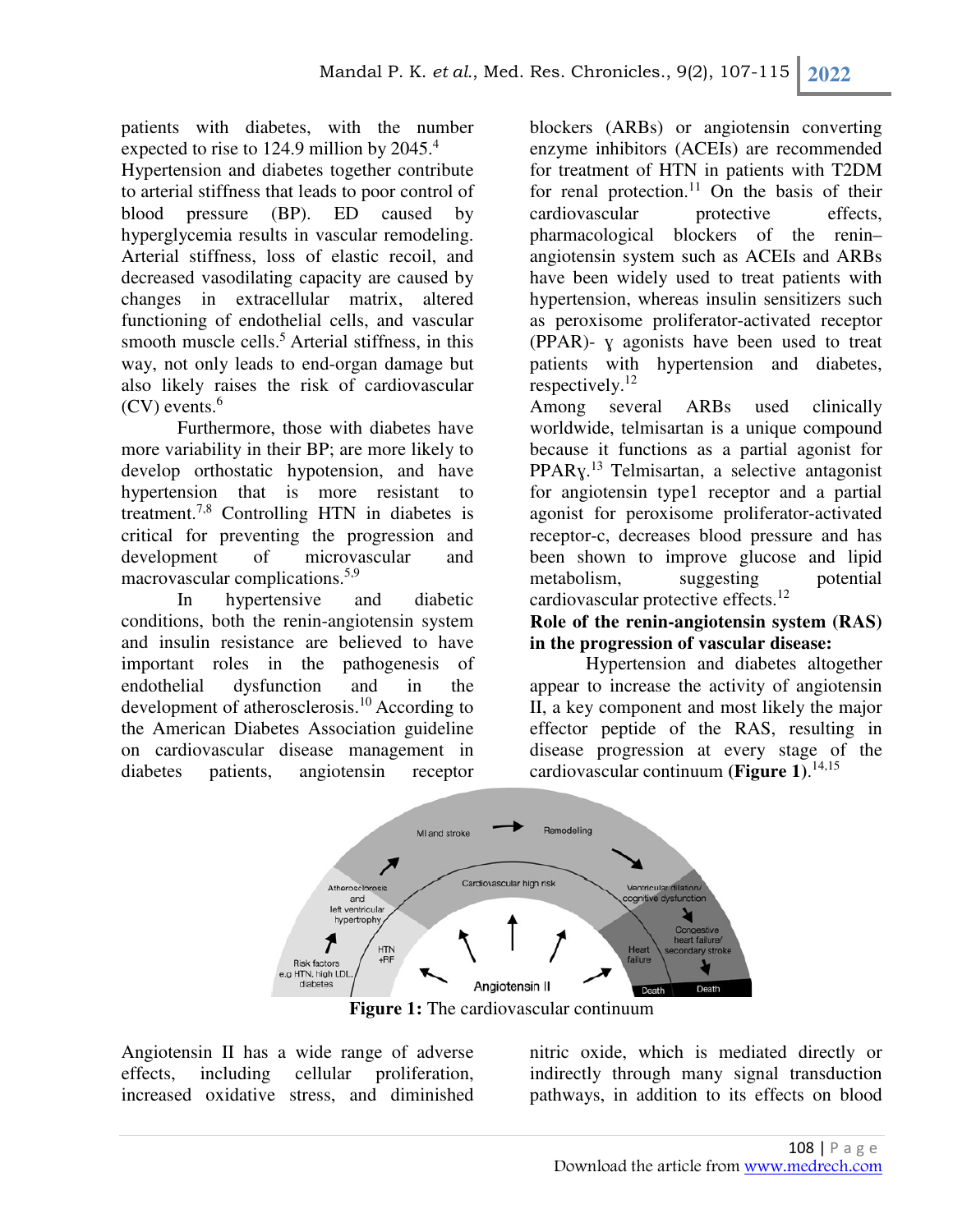pressure. Angiotensin II promotes atherosclerosis and contributes to coronary atherothrombotic disease, MI, remodelling, heart failure, and end-stage heart disease via acting through the angiotensin II type 1 receptor subtype (AT1). RAS blockers are commonly used to reduce cardiovascular risk since they not only lower blood pressure but also may slow the progression of disease. By lowering blood pressure and reducing cellular processes like inflammation that lead to atherosclerosis, blocking the RAS has the potential to minimise organ damage. $14,16$ 

**Telmisartan's effects on hypertensive patients with diabetes mellitus and their complications:** 

Telmisartan is effective in lowering blood pressure in a broad range of patient populations, including those with type 2 diabetes, metabolic syndrome, diabetic nephropathy, and renal impairment. $17$ 

According to a study, conducted by Gadge et al., 132 patients were analyzed. Among these, 78.8% (n = 104) had no diabetes-related complications whereas  $21.2\%$  (n = 28) had one or more complications **(Figure 2)**. Most frequent complication observed was peripheral neuropathy ( $n = 21$ , 15.9%), followed by nephropathy ( $n = 6, 4.5\%$ ), retinopathy ( $n = 2$ , 1.5%), ischemic heart disease (n = 1,  $0.8\%$ ), and cerebrovascular complication  $(n = 1,$  $0.8\%$ ).



**Figure 2:** Complications of diabetes in the study population

Patients (adults 18 years and older with BP  $\geq$ 140/80 mmHg but <160/100 mmHg) of T2DM without (Group A) or with (Group B) complications who had Stage I HTN, were prescribed telmisartan (20–80 mg/day) treatment, in this retrospective study.

Change in systolic BP from baseline were −19.5 mmHg (95% confidence interval [CI]  $-16.3, -22.7; P < 0.0001$  and  $-24.9$  mmHg (95% CI −17.3, −32.5; P < 0.0001) in Groups A and B respectively. In two of the groups, there was also a significant reduction in diastolic BP. **Figure 3** depicts the trend in a change of systolic and diastolic BP during a

12-weeks period. There was a change from baseline in fasting glucose levels by −3.7 mg/dL (P = 0.647) and  $-8.4$  mg/dL (P = 0.593); postmeal glucose levels changed by  $-14.8 \text{ mg/dL}$  (P = 0.280) and  $-36.9 \text{ mg/dL}$  (P  $= 0.046$ ), in Groups A and B, respectively.

Telmisartan is beneficial in decreasing BP and improving metabolic parameters in T2DM patients with or without complications, according to the findings of this study.<sup>5</sup>A number of clinical studies have shown a reduction in blood glucose and improvement in diabetic complications after treatment with telmisartan **(Table 1)**. 18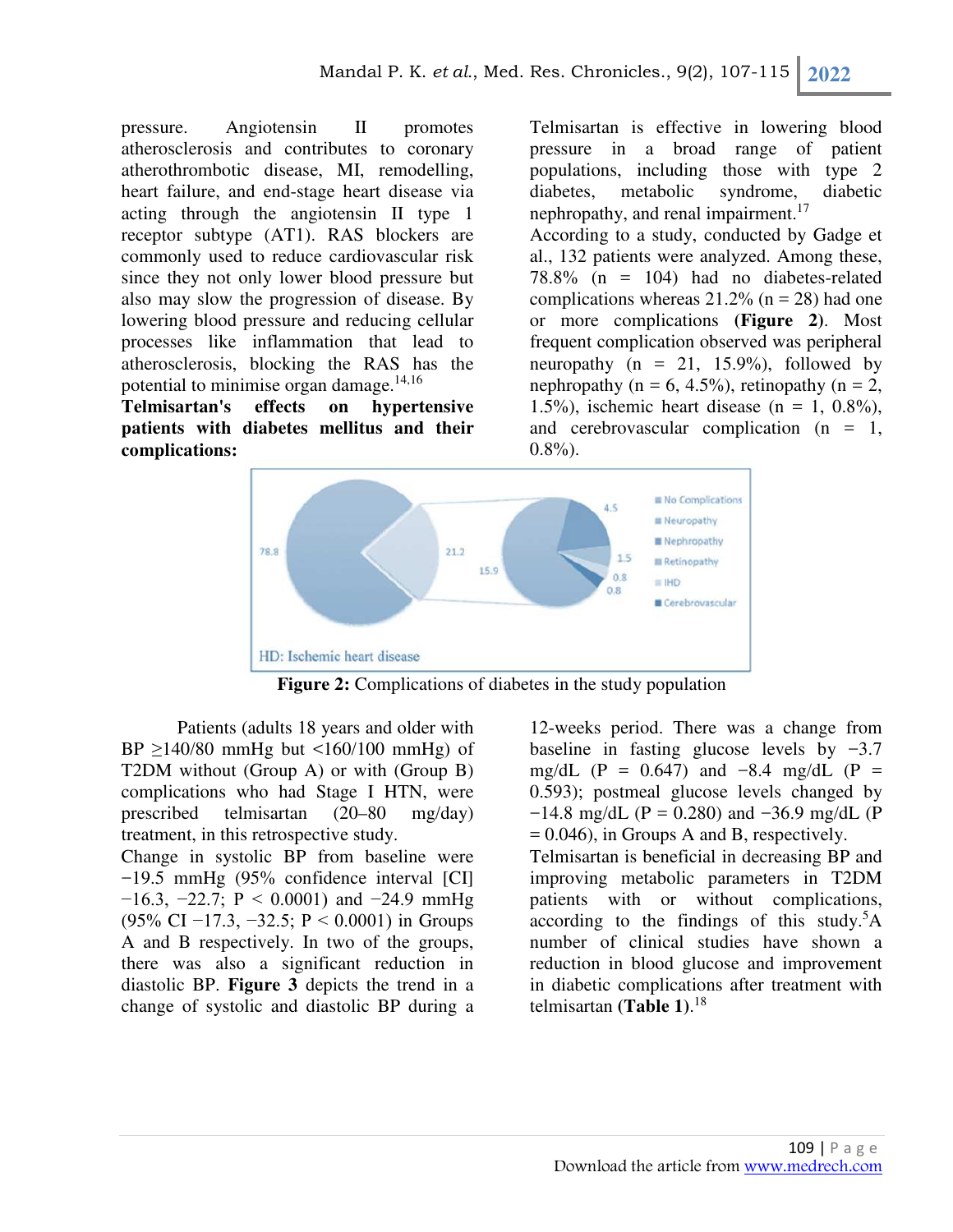



| Table 1: Clinical trials evaluating the benefits of telmisartan in preventing cardiovascular and renal |  |
|--------------------------------------------------------------------------------------------------------|--|
| disease progression:                                                                                   |  |

| <b>Study and Author</b>    | <b>Patients</b>                                                                                                          | <b>Treatment</b><br>(duration)   | Cardiovascular<br>and renal<br>endpoints                                                                                                                                                                                                                                                                          | <b>Blood</b><br>pressure<br><b>levels</b>                                                                                                                                                              |
|----------------------------|--------------------------------------------------------------------------------------------------------------------------|----------------------------------|-------------------------------------------------------------------------------------------------------------------------------------------------------------------------------------------------------------------------------------------------------------------------------------------------------------------|--------------------------------------------------------------------------------------------------------------------------------------------------------------------------------------------------------|
| ONTARGET <sup>19, 20</sup> | High-risk patients<br>with coronary,                                                                                     | Telmisartan,<br>ramipril or both | For the primary<br>and                                                                                                                                                                                                                                                                                            | Baseline:<br>A11<br>the<br>had<br>groups                                                                                                                                                               |
| Mann et al.                | peripheral artery<br>disease, or<br>cerebrovascular<br>disease or diabetes<br>with end-organ<br>damage<br>$(n=25,620)$ . | (median follow-up<br>56 months). | secondary<br>outcomes,<br>Telmisartan was<br>equal to<br>ramipril<br>Primary outcome:<br>Composite of<br>CV death, MI,<br>stroke or<br>heart failure<br>hospitalization<br>Secondary: CV<br>death, MI or<br>stroke; pre-<br>specified renal<br>endpoint (dialysis,<br>serum creatinine<br>doubling<br>and death). | blood<br>same<br>(142/82)<br>pressure<br>$mmHg$ ).<br>At the end of the<br>telmisartan<br>study,<br>was found to have<br>a lower mean blood<br>than<br>pressure<br>ramipril $(-0.9/-0.6)$<br>$mmHg$ ). |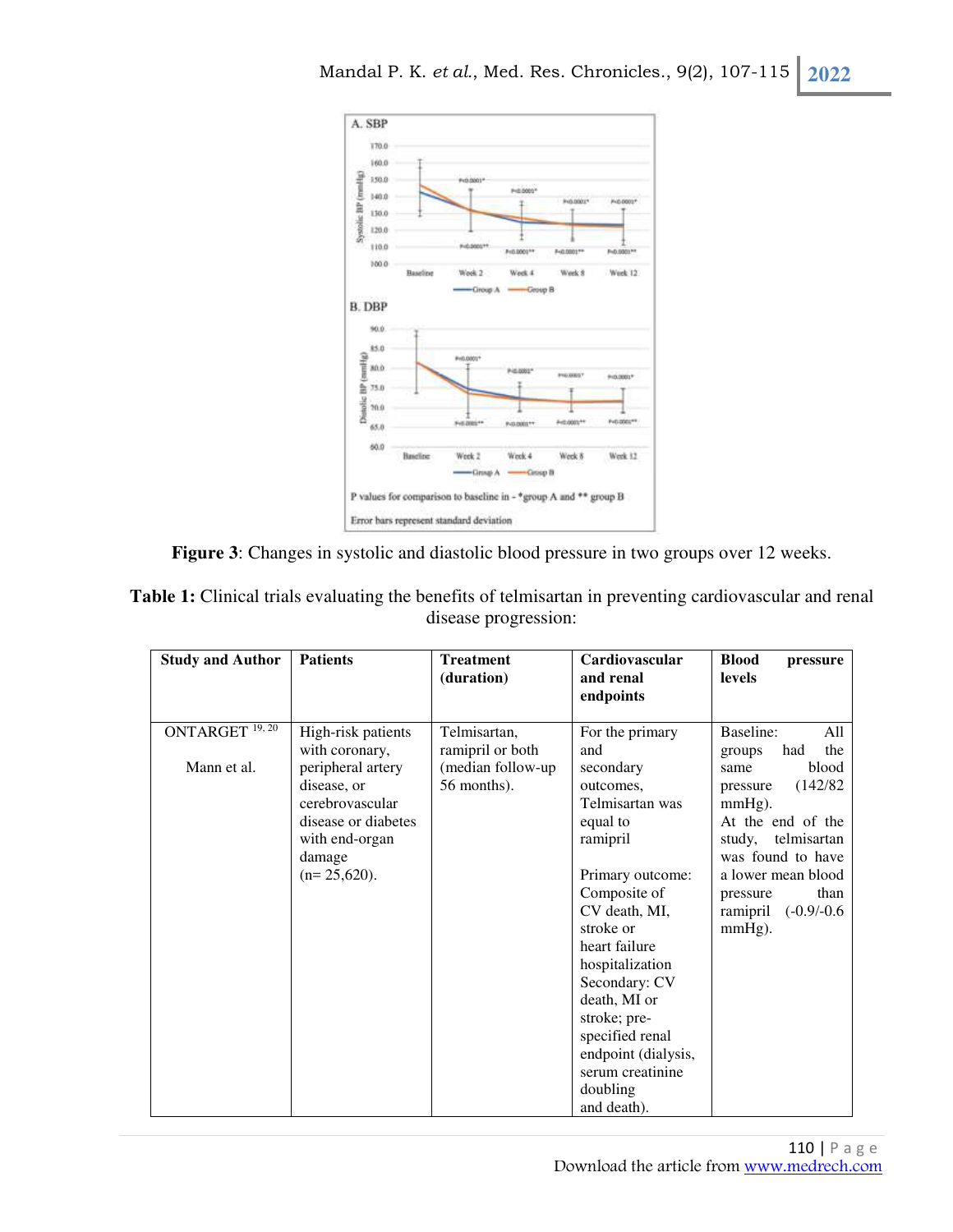| TRANSCEND <sup>21</sup>         | High-risk patients                 | Telmisartan or           | For the primary                        | Baseline:<br>Both             |
|---------------------------------|------------------------------------|--------------------------|----------------------------------------|-------------------------------|
|                                 | with coronary,                     | placebo on top of        | endpoint,                              | groups had similar            |
| Yusuf et al.                    | peripheral, or                     | standard care            | telmisartan<br>was                     | blood<br>pressure             |
|                                 | cerebrovascular                    | (median follow-up        | similar to placebo,                    | (telmisartan 141/82           |
|                                 | disease or diabetes                | 56 months).              | while<br>it<br>was                     | mmHg,<br>placebo              |
|                                 | with end-organ                     |                          | superior to placebo                    | 141/82 mmHg) at               |
|                                 | damage and                         |                          | for the secondary                      | the start of the              |
|                                 | intolerance                        |                          | endpoint:                              | study.                        |
|                                 | to ACE inhibitors                  |                          | Primary:<br>A                          | At the conclusion             |
|                                 | $(n = 5,926)$ .                    |                          | composite of CV                        | of<br>the<br>study,           |
|                                 |                                    |                          | death, MI, stroke,                     | telmisartan reduced           |
|                                 |                                    |                          | failure<br>heart<br><sub>or</sub>      | blood<br>pressure             |
|                                 |                                    |                          | hospitalisation.                       | more than placebo             |
|                                 |                                    |                          | Secondary:                             | weighted<br>(mean             |
|                                 |                                    |                          | Cardiovascular                         | difference<br>4.0/2.2         |
|                                 |                                    |                          | mortality,                             |                               |
|                                 |                                    |                          |                                        | $mmHg$ ).                     |
|                                 |                                    |                          | myocardial<br>infarction,              |                               |
|                                 |                                    |                          | or                                     |                               |
|                                 |                                    |                          | stroke.                                | Baseline: All three           |
| INNOVATION <sup>22,</sup><br>23 | Hypertension, type                 | Telmisartan or           | The primary<br>and                     |                               |
|                                 | 2 diabetes and<br>microalbuminuria | placebo<br>$(52$ weeks). | secondary                              | had<br>groups<br>identical    |
|                                 |                                    |                          | endpoints showed<br>telmisartan        | blood                         |
| Makino et al.                   | $(n = 527)$ .                      |                          | that                                   | pressure                      |
|                                 |                                    |                          | was superior than                      | (telmisartan 80 mg            |
|                                 |                                    |                          | placebo:                               | 138/78<br>mmHg,               |
|                                 |                                    |                          | Primary: Transition                    | telmisartan 40 mg             |
|                                 |                                    |                          | rate from                              | 137/78<br>mmHg,               |
|                                 |                                    |                          | incipient to overt                     | placebo<br>137/77             |
|                                 |                                    |                          | nephropathy                            | $mmHg$ ).                     |
|                                 |                                    |                          | $(UACR > 300$ mg/g                     | Study's conclusion:           |
|                                 |                                    |                          | and                                    | Telmisartan 80 mg             |
|                                 |                                    |                          | increase $\geq$ 30%                    | 128/72<br>mmHg,               |
|                                 |                                    |                          | from baseline at<br>two consecutive 4- | telmisartan 40 mg<br>128/72   |
|                                 |                                    |                          |                                        | mmHg,                         |
|                                 |                                    |                          | week visits)                           | placebo<br>132/74             |
|                                 |                                    |                          | Secondary:                             | mmHg)<br>were                 |
|                                 |                                    |                          | Microalbuminuria                       | similar.                      |
|                                 |                                    |                          | remission                              |                               |
|                                 |                                    |                          | (UACR<30 mg/g).                        |                               |
| $DETAIL^{\overline{24,25}}$     | Hypertension, type                 | Telmisartan or           | The primary<br>and                     | Baseline:<br>Both             |
|                                 | 2 diabetes and                     | enalapril                | secondary                              | groups had similar            |
| Barnett et al.                  | early nephropathy                  | $(5 \text{ years})$ .    | outcomes<br>were                       | blood<br>pressure             |
|                                 | $(n = 250)$ .                      |                          | similar<br>for                         | readings                      |
|                                 |                                    |                          | telmisartan<br>and                     | (telmisartan 153/85           |
|                                 |                                    |                          | enalapril:                             | mmHg,<br>enalapril            |
|                                 |                                    |                          | The<br>primary                         | 152/86 mmHg).                 |
|                                 |                                    |                          | concern is a change                    | End<br>of<br>study:           |
|                                 |                                    |                          | in GFR.                                | Telmisartan had a             |
|                                 |                                    |                          | Secondary: Annual                      | adjusted<br>larger            |
|                                 |                                    |                          | changes in                             | mean reduction in             |
|                                 |                                    |                          | GFR, serum                             | SBP than enalapril            |
|                                 |                                    |                          | creatinine level,                      | $(6.9 \text{ mmHg vs. } 2.9)$ |
|                                 |                                    |                          | urinary albumin                        | $mmHg$ ).                     |
|                                 |                                    |                          | excretion and                          |                               |
|                                 |                                    |                          |                                        |                               |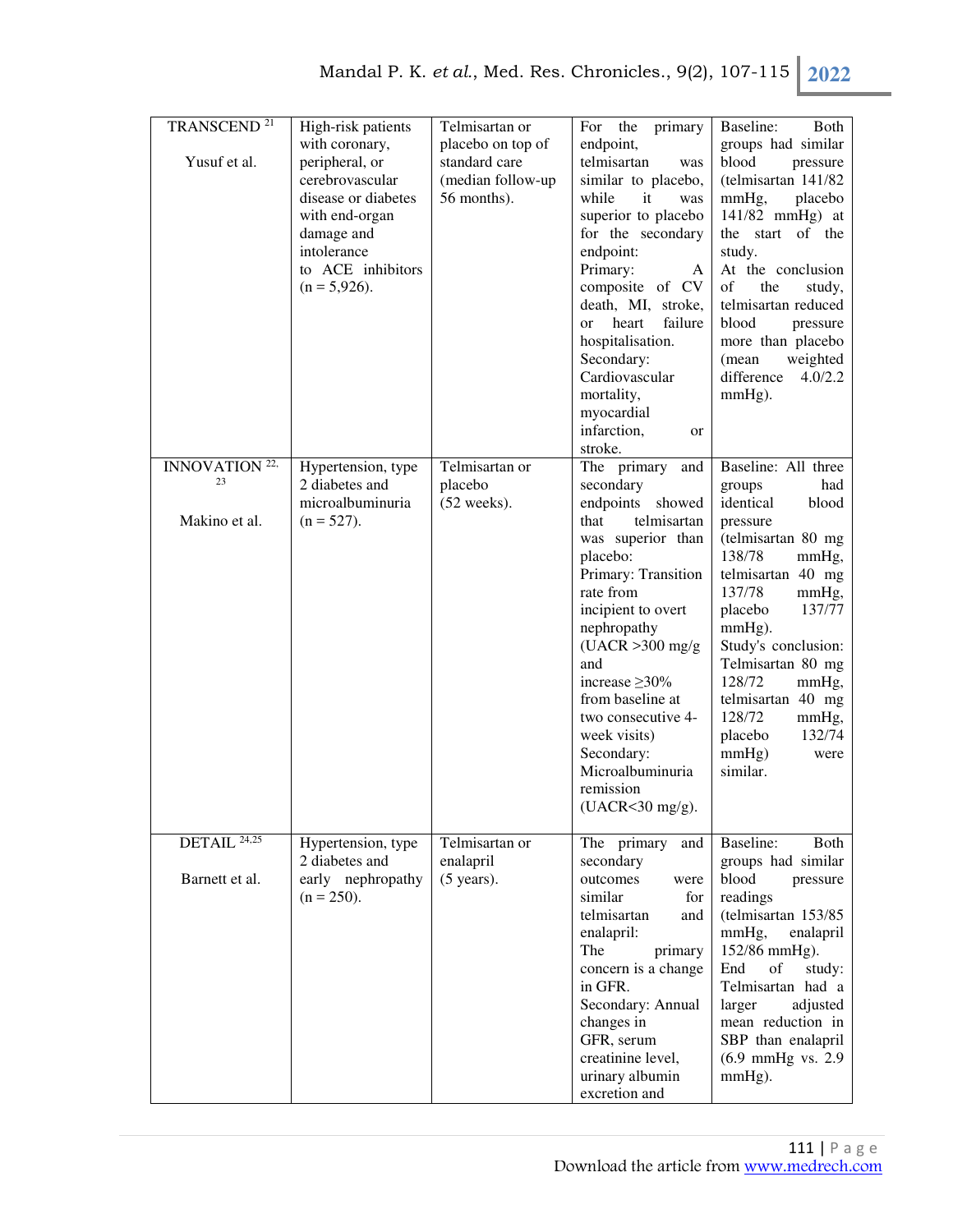|                                       |                                                              |                                                     | BP; end-stage renal<br>disease and<br>CV events;<br>all-<br>cause death.                            |                                                                                                                                |
|---------------------------------------|--------------------------------------------------------------|-----------------------------------------------------|-----------------------------------------------------------------------------------------------------|--------------------------------------------------------------------------------------------------------------------------------|
| AMADEO <sup>26</sup><br>Bakris et al. | Hypertension and<br>diabetic<br>nephropathy<br>$(n = 860)$ . | Telmisartan or<br>losartan<br>$(52 \text{ weeks}).$ | For<br>the<br>primary<br>endpoint,<br>telmisartan<br>was<br>superior<br>to<br>losartan, and<br>the  | <b>Baseline: Groups</b><br>were similar<br>(telmisartan 144/80)<br>mmHg,<br>losartan 143/80                                    |
|                                       |                                                              |                                                     | groups<br>were<br>similar for<br>the<br>secondary<br>endpoint:<br>Primary: UACR<br>Secondary: Serum | $mmHg$ ).<br>Baseline:<br><b>B</b> oth<br>groups had similar<br>blood<br>pressures<br>(telmisartan 144/80<br>mmHg and losartan |
|                                       |                                                              |                                                     | creatinine and<br>aldosterone, eGFR,<br>C-reactive<br>protein.                                      | 143/80 mmHg).<br>BP reductions were<br>similar<br>(DBP)<br>$-3.3$<br>telmisartan<br>mmHg, losartan -<br>2.9 mmHg) at the       |
|                                       |                                                              |                                                     |                                                                                                     | end of the study.                                                                                                              |

HTN is the most frequent accompanied comorbidity in T2DM, and it has a significant impact of development and progression of complications. In hypertensive patients with metabolic syndrome, Vitale C, et al. found that telmisartan had insulin-sensitizing activity, which could be explained by its partial PPARγ activity, and significantly reduced 24-hour mean systolic blood pressure (p<0.05) and diastolic blood pressure  $(p<0.05)$  compared to losartan.<sup>27</sup>

In TRENDY trial, telmisartan 40 mg was found to be as effective as ramipril 10 mg in improving ED in diabetic patients with HTN.<sup>28</sup> This combined with improvement in arterial stiffness contributes to favorable effects of telmisartan. Telmisartan provides end-organ protection in addition to BP control, as observed in renoprotection as seen in VIVALDI trial.<sup>29</sup>

A study by Sasaki et al., telmisartan showed more beneficial effects compared to olmesartan in glucose and lipid profiles. $30 \text{ In}$ patients with diabetes, Mori et al. demonstrated benefits of telmisartan in

increasing high molecular weight adiponectin levels and improving insulin resistance. Telmisartan is the treatment of choice for HTN in diabetic patients because it activates PPARγ, improves insulin resistance, and inhibits  $RAAS.<sup>31</sup>$ 

### **CONCLUSION:**

The simultaneous presence of hypertension and diabetes is devastating to the CV system. Lowering the BP in patients with diabetes is particularly beneficial. Telmisartan is a well-known anti-hypertensive drug, which is currently in clinical use. Telmisartan has been proven to have multiple clinical benefits, including anti-diabetic and cardiovascular effects, due to its partial PPARγ agonistic activity and angiotensin receptor blocking activity.

A beneficial effect on blood glucose and weight probably contributes to the improvement in vascular health. Near-equivalent BP reduction in patients with or without complications of diabetes suggests that telmisartan is the choice of therapy in these patients.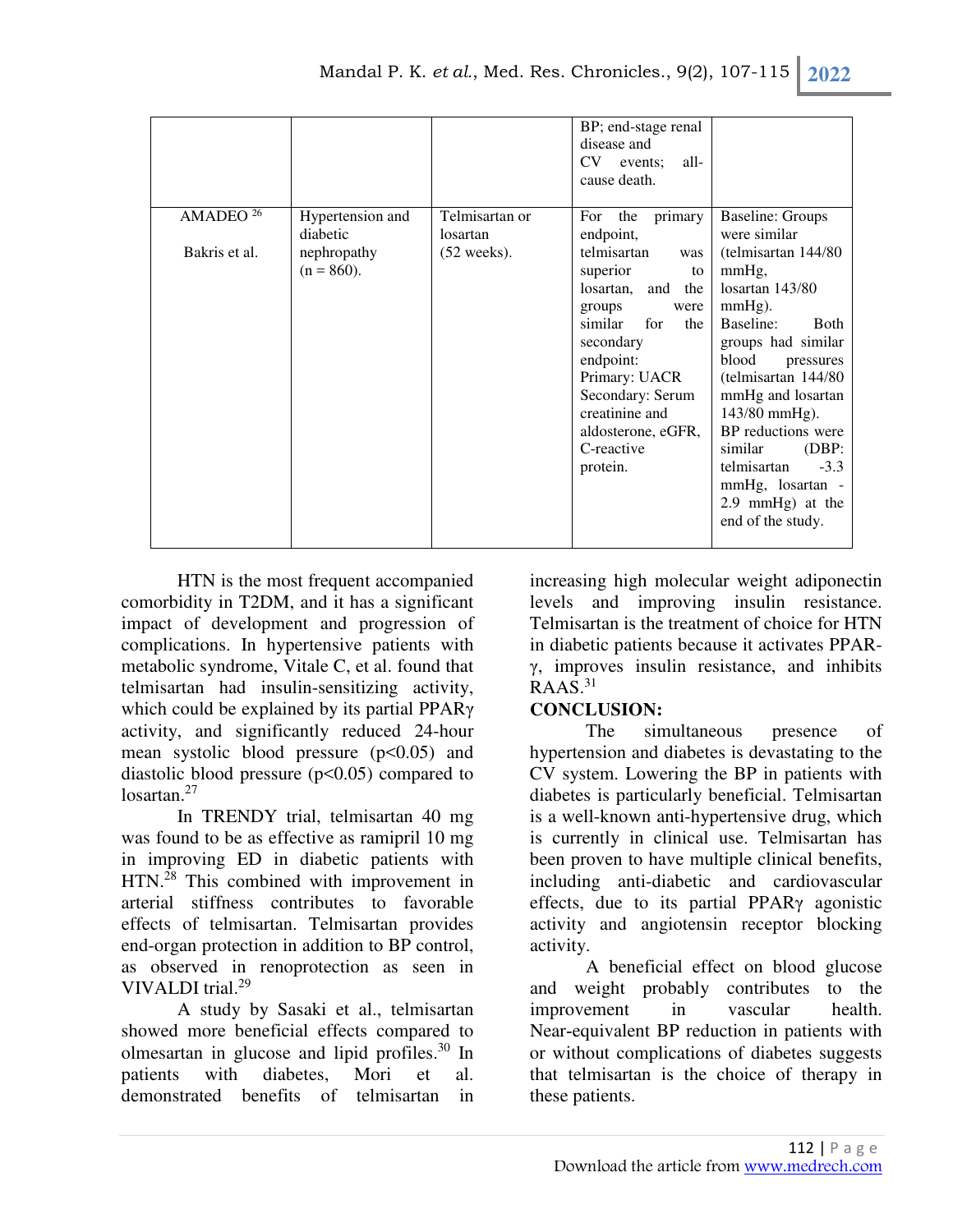In individuals with type 2 diabetes, the main goal is to lower the risk of fatal and nonfatal cardiovascular events. A number of significant trials, including the ONTARGET trial, have found telmisartan to be effective in preventing cardiovascular events in a wide variety of high-risk cardiovascular patients, including those with type 2 diabetes.

### **REFERENCES:**

- 1). Lewington S, Clarke R, Qizilbash N, Peto R, Collins R; Prospective Studies Collaboration (2002). Age-specific relevance of usual blood pressure to vascular mortality: a metaanalysis of individual data for one million adults in 61 prospective studies. *Lancet*, 360, 1903–1913.
- 2). Gress TW, Nieto FJ, Shahar E, Wofford MR, Brancati FL (2000). Hypertension and antihypertensive therapy as risk factors for type 2 diabetes mellitus. Atherosclerosis Risk in Communities Study*. N Engl J Med,* 342, 905–912.
- 3). Ehud Grossman1 and Franz H. Messerli (2011). Management of Blood Pressure in Patients with Diabetes. *American Journal of Hypertension*, 24(8), 863-875.
- 4). IDF Diabetes Atlas. 10th ed. (2021). International Diabetes Federation. Available from: https://diabetesatlas.org/idfawp/resourcefiles/2021/07/IDF\_Atlas\_10th\_Edition\_2021

.pdf. [Last accessed on 2022 Jan 19].

- 5). Gadge P, Gadge R, Paralkar N, Jain P, Tanna V (2018). Effect of telmisartan on blood pressure in patients of type 2 diabetes with or without complications. *Perspect Clin Res,* 9, 155-60.
- 6). Lim HS, Lip GY (2004). Arterial stiffness in diabetes and hypertension. *J Hum Hypertens*, 18, 467-8.
- 7). Brown MJ, Castaigne A, de Leeuw PW, Mancia G, Palmer CR, Rosenthal T, Ruilope LM (2000). Influence of diabetes and type of hypertension on response to antihypertensive treatment. *Hypertension*, 35, 1038–1042.
- 8). Ozawa M, Tamura K, Iwatsubo K, Matsushita K, Sakai M, Tsurumi-Ikeya Y, Azuma K, Shigenaga A, Okano Y, Masuda S, Wakui H, Ishigami T, Umemura S

(2008). Ambulatory blood pressure variability is increased in diabetic hypertensives. *Clin Exp Hypertens*, 30, 213– 224.

- 9). Parati G, Bilo G, Ochoa JE (2011). Benefits of tight blood pressure control in diabetic patients with hypertension: Importance of early and sustained implementation of effective treatment strategies. *Diabetes Care*, 34 (2), S297-303.
- 10). Ferrario CM, Strawn WB (2006). Role of the renin-angiotensin-aldosterone system and proinflammatory mediators in cardiovascular disease. *Am J Cardiol*, 98, 121–128.
- 11). American Diabetes Association (2021). 10. Cardiovascular disease and risk management: Standards of Medical Care in Diabetes–2021. *Diabetes Care,* 44(1), S125–50. https://doi.org/10.2337/dc21-S010 PMID: 33298421.
- 12). Wago T, Yoshimoto T, Akaza I, Tsuchiya K, Izumiyama H, Doi M, Hirata Y (2010). Improvement of endothelial function in patients with hypertension and type 2 diabetes after treatment with telmisartan. *Hypertension Research,* 33, 796–801.
- 13). Benson SC, Pershadsingh HA, Ho CI, Chittiboyina A, Desai P, Pravenec M, Qi N, Wang J, Avery MA, Kurtz TW (2004). Identification of telmisartan as a unique angiotensin II receptor antagonist with selective PPARgamma-modulating activity. *Hypertension,* 43, 993–1002.
- 14). Cao Z, Cooper ME (2012). Efficacy of renin-angiotensin system (RAS) blockers on cardiovascular and renal outcomes in patients with type 2 diabetes. *Acta Diabetol,* 49, 243–254.
- 15). Dzau VJ, Antman EM, Black HR, Hayes DL, Manson JE, Plutzky J, Popma JJ, Stevenson W (2006). The cardiovascular disease continuum validated: clinical evidence of improved patient outcomes: part I: pathophysiology and clinical trial evidence (risk factors through stable coronary artery disease). *Circulation,* 114, 2850–2870.
- 16). Morawietz H (2006). Endothelial protection, AT1 blockade and cholesterol-dependent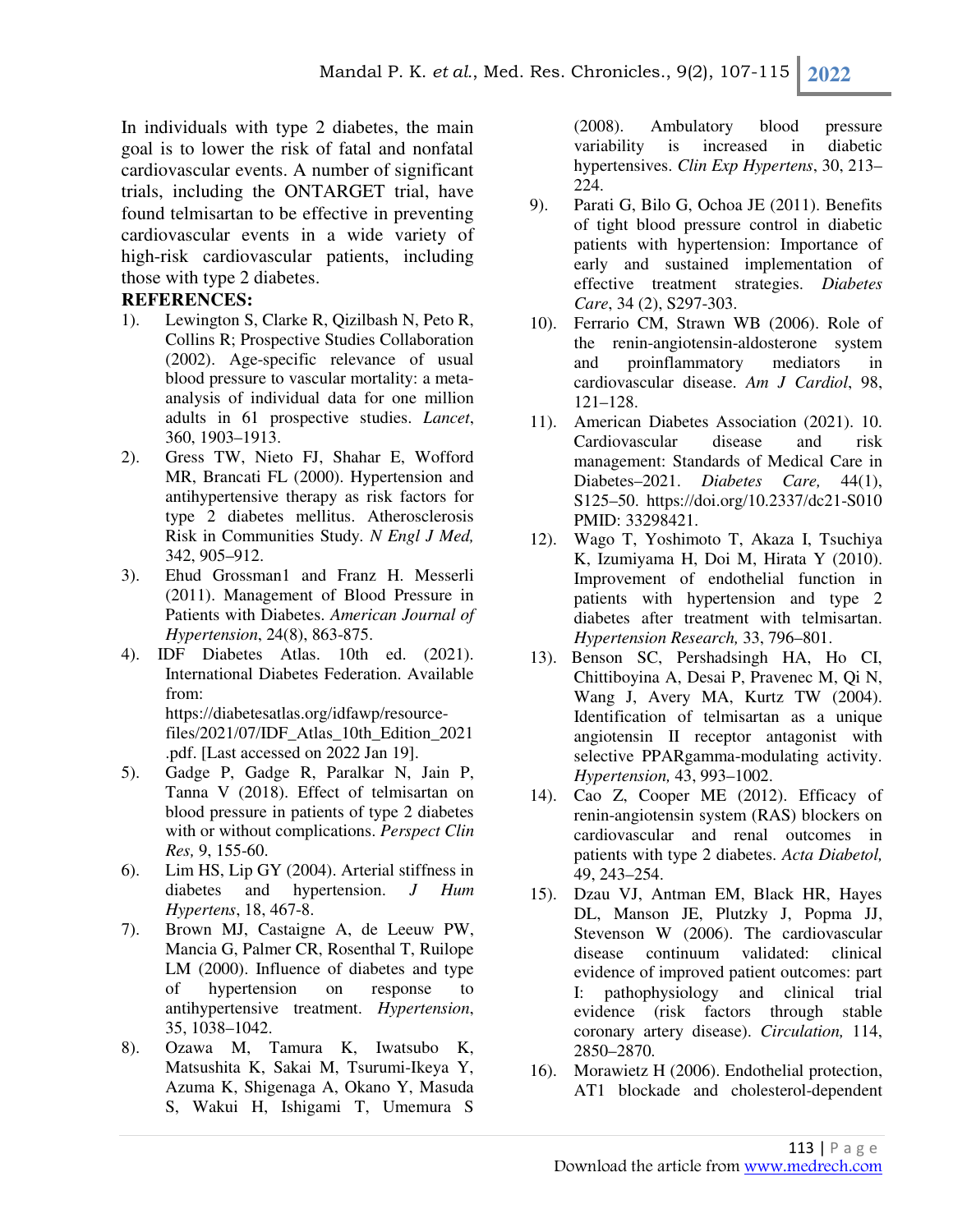oxidative stress: the EPAS trial. *Circulation*, 114, 1S–296S.

- 17). Chambers S (2008). Telmisartan: an effective antihypertensive for 24-hour blood pressure control. *Drugs Context,* 4, 1–14.
- 18). Ayza MA, Zewdie KA, Tesfaye BA, Gebrekirstos ST, Berhe DF (2020). Anti-Diabetic Effect of Telmisartan Through its Partial PPARγ-Agonistic Activity. *Diabetes, Metabolic Syndrome and Obesity: Targets and Therapy*, 13, 3627–3635.
- 19). Yusuf S, Teo KK, Pogue J, Dyal L, Copland I, Schumacher H, Dagenais G, Sleight P, Anderson C, for the ONTARGET Investigators (2008). Telmisartan, ramipril, or both in patients at high risk for vascular events. *N Engl J Med*, 358,1547–155.
- 20). Mann JF, Schmieder RE, McQueen M, Dyal L, Schumacher H, Pogue J, for the ONTARGET Investigators (2008). Renal outcomes with telmisartan, ramipril, or both, in people at high vascular risk (the ONTARGET study): a multicentre, randomised, double-blind, controlled trial. *Lancet,* 372, 547–553.
- 21). Yusuf S, Teo K, Anderson C, Pogue J, Dyal L, Copland I, Schumacher H, Dagenais G, Sleight P, for the TRANSCEND Investigators (2008). Effects of the angiotensin-receptor blocker telmisartan on cardiovascular events in high-risk patients intolerant to angiotensin-converting enzyme inhibitors: a randomised controlled trial. *Lancet,* 27(372), 1174–1183.
- 22). Makino H, Haneda M, Babazono T, Moriya T, Ito S, Iwamoto Y, Kawamori R, Takeuchi M, Katayama S, INNOVATION. Study Group (2007). Prevention of transition from incipient to overt nephropathy with telmisartan in patients with type 2 diabetes. *Diabetes Care,* 30, 1577–1578.
- 23). Makino H, Haneda M, Babazono T, Moriya T, Ito S, Iwamoto Y, Ryuzo Kawamori, Masahiro Takeuchi, Shigehiro Katayama, INNOVATION Study Group (2008). Microalbuminuria reduction with telmisartan in normotensive and hypertensive Japanese patients with type 2 diabetes: a post-hoc analysis of The Incipient to Overt: Angiotensin II Blocker,

Telmisartan, Investigation on Type 2 Diabetic Nephropathy (INNOVATION) study. *Hypertens Res*, 31(4), 657–664.

- 24). Barnett AH, Bain SC, Bouter P, Karlberg B, Madsbad S, Jervell J, Mustonen J, Diabetics Exposed to Telmisartan, Enalapril Study Group (2004). Angiotensin-receptor blockade versus converting enzyme inhibition in type 2 diabetes and nephropathy. *N Engl J Med*, 351, 1952– 1961.
- 25). Barnett AH (2005). Preventing renal complications in diabetic patients: the diabetics exposed to telmisartan and enalapril (DETAIL) study. *Acta Diabetol,* 42(Suppl 1), S42–S49.
- 26). Bakris G, Burgess E, Weir M, Davidai G, Koval S, AMADEO TM Study Investigators (2008). Telmisartan is more effective than losartan in reducing proteinuria in patients with diabetic nephropathy. *Kidney Int*, 74, 364–369.
- 27). Vitale C, Mercuro G, Castiglioni C, Cornoldi A, Tulli A, Fini M, Volterrani M, Rosano GMC (2005). Metabolic effect of telmisartan and losartan in hypertensive patients with metabolic syndrome. *Cardiovasc Diabetol*., 4(1), 6. doi:10.1186/1475-2840-4-6.
- 28). Schmieder RE, Delles C, Mimran A, Fauvel JP, Ruilope LM (2007). Impact of telmisartan versus ramipril on renal endothelial function in patients with hypertension and type 2 diabetes. *Diabetes Care,* 30:1351-6.
- 29). Galle J, Schwedhelm E, Pinnetti S, Böger RH, Wanner C, VIVALDI investigators (2008). Antiproteinuric effects of angiotensin receptor blockers: Telmisartan versus valsartan in hypertensive patients with type 2 diabetes mellitus and overt nephropathy. *Nephrol Dial Transplant,* 23:3174-83.
- 30). Sasaki T, Noda Y, Yasuoka Y, Irino H, Abe H, Adachi H, Hattori S, Kitada H, Morisawa D, Miyatake K (2008). Comparison of the effects of telmisartan and olmesartan on home blood pressure, glucose, and lipid profiles in patients with hypertension,